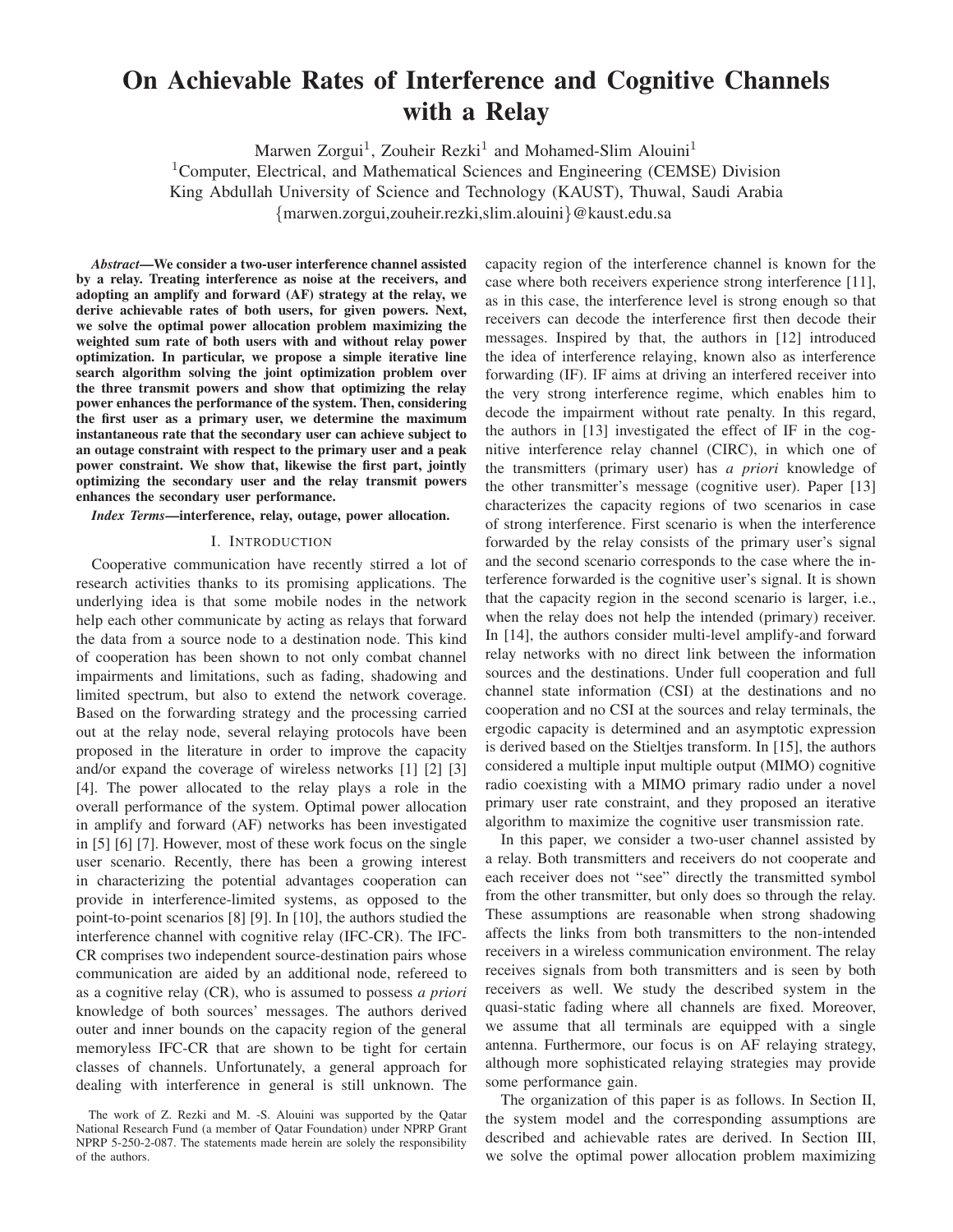

Fig. 1. System model of a two-user system assisted with a relay

the total throughput of the system, with and without relay power optimization. In Section IV, we solve the problem of maximizing the instantaneous secondary user achievable rate subject to outage and peak power constraints. Conclusions are presented in Section V. We support our analysis with numerical results.

# II. SYSTEM MODEL AND ACHIEVABLE RATES

As illustrated in Fig. 1, we consider a two-user interference channel assisted by a relay. We assume that the relay and each receiver have full knowledge of their incoming channel coefficients. Moreover, the relay forwards his channel coefficients ( $h_{r1}$  and  $h_{r2}$ ) to both transmitters while each receiver transmits his channel coefficients ( $h_{ir}$  and  $h_{ii}$ ,  $i \in \{1,2\}$ ) to his corresponding transmitter only. In the first time slot, each user transmits a symbol from his codeword and we have the following equations at the corresponding receivers and the relay terminal (corresponding to solid lines in Fig. 1)

$$
y_{1,1} = h_{11}x_1 + n_{1,1} \tag{1}
$$

$$
y_{2,1} = h_{22}x_2 + n_{2,1} \tag{2}
$$

$$
y_r = h_{r1}x_1 + h_{r2}x_2 + n_r,\tag{3}
$$

where  $h_{ij}$  is the channel coefficient between receiver i and transmitter j for  $i, j \in \{1, 2, r\}$  and  $n_{1,1}, n_{2,1}$  and  $n_r$  correspond to the additive Gaussian noise at the first receiver, the second receiver and the relay, respectively. Without loss of generality, the noises are assumed to be distributed according to a zero mean unit variance Gaussian distribution (denoted  $\sim \mathcal{CN}(0,1)$ ). In the second time slot, the relay amplifies his received signal and forwards the signal  $x_r = Gy_r$ . The received signals at both receivers can be expressed as (corresponding to dash-dotted lines in Fig. 1)

$$
y_{1,2} = h_{1r}x_r + n_{1,2}
$$
  
=  $h_{1r}G(h_{r1}x_1 + h_{r2}x_2 + n_r) + n_{1,2}$   
=  $Gh_{1r}h_{r1}x_1 + (Gh_{r2}h_{1r}x_2 + Gh_{1r}n_r + n_{1,2})$  (4)

$$
y_{2,2} = Gh_{2r}h_{r2}x_2 + (Gh_{r1}h_{2r}x_1 + Gh_{2r}n_r + n_{2,2}).
$$
 (5)

Similarly, we have  $n_{1,2}, n_{2,2} \sim \mathcal{CN}(0, 1)$ . The relay is subject to an average power constraint given by

$$
\mathbb{E}(|x_r|^2) \le P_r. \tag{6}
$$

We define  $\gamma_{ij} \triangleq |h_{ij}|^2$  for  $i \in \{1, 2, r\}$  and  $j \in \{1, 2, r\}$ .<br>Then (6) translates into a constraint on the multiplicative Then, (6) translates into a constraint on the multiplicative factor G, expressed as

$$
G^2 \le \frac{P_r}{\gamma_{r1} P_1 + \gamma_{r2} P_2 + 1}.
$$
 (7)

We assume that each transmitter is employing a Gaussian codebook. Moreover, the interference is treated as noise. Hence, from the perspective of receiver 1, this results in an equivalent noise with variance  $\sigma_{1,2}^2 = G^2 \gamma_{r2} \gamma_{1r} P_2 + G^2 \gamma_{1r} +$ <br>1. Without loss of generality, the observation at the first 1. Without loss of generality, the observation at the first receiver in the second time slot can be expressed as

$$
y_{1,2}^{eq} = \frac{G}{\sigma_{1,2}} h_{1r} h_{r1} x_1 + n_{1,2}^{eq}, \tag{8}
$$

such that  $n_{1,2}^{eq} \sim \mathcal{CN}\{0,1\}$ . The equivalent observations at the first receiver over the two time slots can be expressed as first receiver over the two time slots can be expressed as

$$
\mathbf{y}_1 = \begin{pmatrix} h_{11} \\ \frac{G}{\sigma_{1,2}} h_{1r} h_{r1} \end{pmatrix} x_1 + \begin{pmatrix} n_{1,1} \\ n_{1,2}^{eq} \end{pmatrix} = \mathbf{h}_1 x_1 + \mathbf{n}_1, \quad (9)
$$

such that  $\mathbf{n}_1 \sim \mathcal{CN}\{0, \mathbf{I}\}\$ . The achievable rate of transmitter 1 is given by [16]

$$
R_1 = \frac{1}{2} \mathbb{I}(x_1; \mathbf{y}_1)
$$
  
=  $\frac{1}{2} \log(1 + P_1 ||\mathbf{h}_1||^2)$   
=  $\frac{1}{2} \log(1 + P_1 \gamma_{11} + \frac{P_1 G^2 \gamma_{1r} \gamma_{r1}}{G^2 \gamma_{r2} \gamma_{1r} P_2 + G^2 \gamma_{1r} + 1}).$  (10)  
Similarly, the achievable rate of user 2 is given by

$$
R_2 = \frac{1}{2}\log(1 + P_2\gamma_{22} + \frac{P_2G^2\gamma_{2r}\gamma_{r2}}{G^2\gamma_{r1}\gamma_{2r}P_2 + G^2\gamma_{2r} + 1}).
$$
 (11)  
From (10) and (11), it is clear that it is optimal to choose

the maximum value for  $G<sup>2</sup>$  in order to maximize both achievable rates. In the sequel, G is chosen to satisfy  $G^2 =$  $\frac{P_r}{\gamma_{r1}P_1+\gamma_{r2}P_2+1}$ . We define  $\eta_{ij} \triangleq \gamma_{ij}P_j$  for  $i \in \{1,2,r\}$  and  $\gamma_{r1}P_1+\gamma_{r2}P_2+1$ . Substituting  $C^2$  by its maximum value we  $j \in \{1, 2, r\}$ . Substituting  $G^2$  by its maximum value, we obtain after simplification obtain after simplification

 $R_1$ 

$$
= \frac{1}{2}\log(1+P_1\gamma_{11}+\frac{\gamma_{1r}P_r\gamma_{r1}P_1}{\gamma_{r2}P_2\gamma_{1r}P_r+\gamma_{1r}P_r+\gamma_{r1}P_1+\gamma_{r2}P_2+1})
$$
\n(12)

$$
= \frac{1}{2}\log(1+\eta_{11}+\frac{\eta_{1r}\eta_{r1}}{\eta_{r2}\eta_{1r}+\eta_{1r}+\eta_{r1}+\eta_{r2}+1})
$$
(13)

$$
= \frac{1}{2}\log(1+\eta_{11}+\frac{\eta_{1r}\eta_{r1}/(1+\eta_{r2})}{1+\eta_{1r}+\eta_{r1}/(1+\eta_{r2})}).
$$
\nSimilarly, The achievable rate of transmitter 2 is written as

 $R<sub>2</sub>$ 

$$
= \frac{1}{2}\log(1+P_2\gamma_{22}+\frac{\gamma_{2r}P_r\gamma_{r2}P_2}{\gamma_{r1}P_1\gamma_{2r}P_r+\gamma_{2r}P_r+\gamma_{r2}P_2+\gamma_{r1}P_1+1})
$$
\n
$$
= \frac{\gamma_{2r}P_{r\gamma_{r2}}}{\gamma_{r1}P_1\gamma_{2r}P_{r2}}/(1+\eta_{r1})
$$

$$
= \frac{1}{2}\log(1+\eta_{22}+\frac{\eta_{2r}\eta_{r2}/(1+\eta_{r1})}{1+\eta_{2r}+\eta_{r2}/(1+\eta_{r1})}).
$$
\nNext, we maximize the achievable rate-region of the in-

terference channel with a relay subject to power constraints in Section III. Then, in Section IV, we consider a cognitive channel and we use (14) and (16) in order to maximize the achievable rate of user 2 subject to a quality of service constraint imposed by user 1.

#### III. TOTAL THROUGHPUT MAXIMIZATION

In this section, we seek to maximize the achievable rateregion under a sum power constraint. Note that this problem requires a global knowledge of all channel gains. We first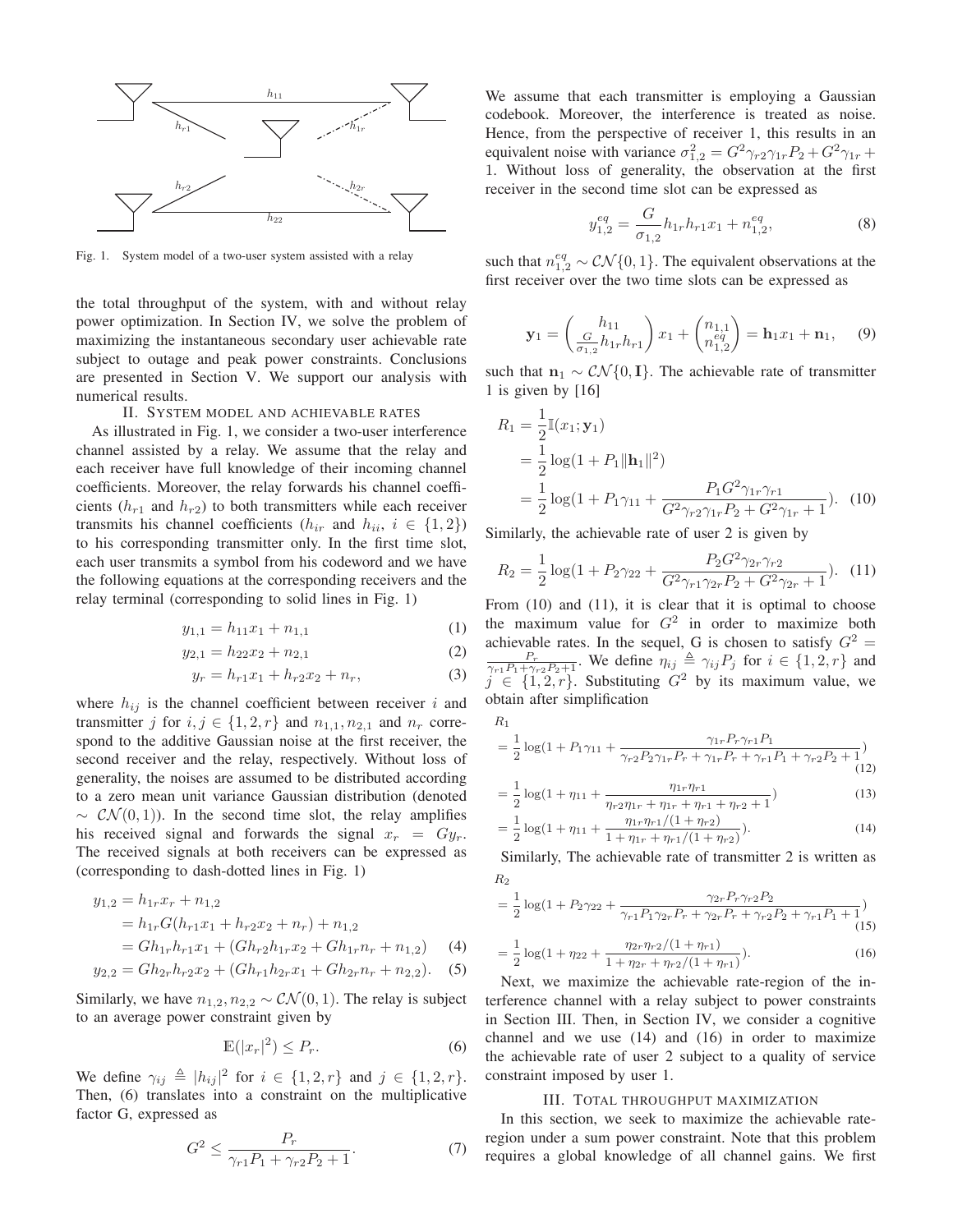consider that the relay power is fixed. Then, we optimize over all involved powers.

# *A. maximizing the throughput with fixed relay power*

Our optimization problem is written as

maximize 
$$
wR_1(P_1, P_2) + (1 - w)R_2(P_1, P_2)
$$
  
\nsubject to  $P_1 + P_2 \le \bar{P}$  (17)  
\n $0 \le P_i$  for  $i \in \{1, 2\}$ ,

where  $w \in [0, 1]$ . Each value of w gives a point on the boundary of the achievable rate-region. To solve (17), we make use of the following lemma.

Lemma 1. The optimal solution of (17) should consume all the available power, i.e.,  $P_1^{opt} + P_2^{opt} = \overline{P}$ .

*Proof:* Suppose that  $P_1^{opt} + P_2^{opt} = \overline{P} - \Delta P$  such that  $\geq 0$ . Let  $\alpha = 1 + \frac{\Delta P}{P}$  and let  $P_1 = \alpha P^{opt} - P_2$  $\Delta P > 0$ . Let  $\alpha = 1 + \frac{\Delta P}{P_1^{opt} + P_2^{opt}}$  and let  $P_1 = \alpha P_1^{opt}$ ,  $P_2 = \alpha P_2^{opt}$ . Clearly,  $P_1 + P_2 = \overline{P}$ . From (12) and (15), we can write

$$
R_1(P_1, P_2) = \frac{1}{2} \log(1 + \alpha P_1^{opt} \gamma_{11} + \frac{\gamma_{1r} P_r \gamma_{r1} P_1^{opt}}{\gamma_{r2} P_2^{opt} \gamma_{1r} P_r + \frac{\gamma_{1r} P_r}{\alpha} + \gamma_{r1} P_1^{opt} + \gamma_{r2} P_2^{opt} + \frac{1}{\alpha}})
$$
\n(18)

$$
R_2(P_1, P_2) = \frac{1}{2} \log(1 + \alpha P_2^{opt} \gamma_{22} + \frac{\gamma_{2r} P_r \gamma_{r2} P_2^{opt}}{\gamma_{r1} P_1^{opt} \gamma_{2r} P_r + \frac{\gamma_{2r} P_r}{\alpha} + \gamma_{r2} P_2^{opt} + \gamma_{r1} P_1^{opt} + \frac{1}{\alpha}}).
$$

As  $\alpha > 1$ , we have  $R_1(P_1, P_2) > R_1(P_1^{opt}, P_2^{opt})$  and  $R_2(P_1, P_2) > R_2(P_1^{opt}, P_2^{opt})$ . Hence,  $(P_1, P_2)$  satisfies the nower constraint and achieves a strictly bigher sum rate. This power constraint and achieves a strictly higher sum rate. This contradicts the assumption that  $P_1^{opt} + P_2^{opt} < \overline{P}$ .<br>Therefore, the optimization problem in (17)

Therefore, the optimization problem in (17) can be expressed as one variable (for example  $P_1$ ) optimization problem by setting  $P_2 = \overline{P} - P_1$  and replacing it in the objective function. We write then

maximize 
$$
wR_1(P_1, \bar{P} - P_1) + (1 - w)R_2(P_1, \bar{P} - P_1)
$$
  
subject to  $0 \le P_1 \le \bar{P}$ , (20)

The objective function (20) is not guaranteed to be concave. To obtain the optimal solution, we should search over the boundary points  $(P_1 = 0, P_1 = P)$  and the extreme points corresponding to  $\frac{\partial (wR_1(P_1, \bar{P} - P_1) + (1-w)R_2(P_1, \bar{P} - P_1))}{\partial P_1} = 0.$ 

### *B. maximizing the throughput over all power variables*

Optimizing over the relay power should enhance the system performance. The problem is now formulated as

maximize 
$$
wR_1(P_1, P_2, P_r) + (1 - w)R_2(P_1, P_2, P_r)
$$
  
\nsubject to  $P_1 + P_2 + P_r \le \bar{P}$   
\n $0 \le P_i$  for  $i \in \{1, 2, r\}$ . (21)

Once again, we note that, by proceeding as in Lemma 1, one can check that at the optimal, we should use all the available power. Consequently, one can eliminate one variable (say  $P_r$ ) and solve an optimization problem over two variables. The problem is formulated then as

$$
\begin{array}{ll}\n\text{maximize} & wR_1(P_1, P_2, \bar{P} - P_1 - P_2) \\
&+ (1 - w)R_2(P_1, P_2, \bar{P} - P_1 - P_2) \\
\text{subject to} & P_1 + P_2 \leq \bar{P} \\
&0 \leq P_i \text{ for } i \in \{1, 2\}.\n\end{array} \tag{22}
$$

Note that (22) is not a convex optimization problem. To solve it, one can perform an exhaustive search or one has to evaluate the objective function at all candidate points (corner points, relative maxima on the boundary and the interior of the domain). While the first method is costly, the second approach is cumbersome and tedious given the objective function expression. To overcome this difficulty, we propose an algorithm (see Algorithm 1) that is simple to implement in order to solve (21). The advantage of using Algorithm 1

# Algorithm 1

**Initialization :** Let  $P_1 = P_1^{(0)}$ ,  $i = 0$ .<br>**Repeat :** Repeat : 1: Solve maximize  $wR_1(P_1^{(i)}, P_2, P_r) + (1 - w)R_2(P_1(i), P_2, P_r)$ subject to  $P_2 + P_r \leq \overline{P}$  $0 \le P_i$  for  $i \in \{2, r\},\$ Denote the maximum in (23) by  $f_1^{(i)}$  and let  $P_2^{(i)} \leftarrow P_2^{opt}$ .<br>2: Solve

maximize  $wR_1(P_1, P_2^{(i)}, P_r) + (1 - w)R_2(P_1, P_2^{(i)}, P_r)$ 

subject to 
$$
P_1 + P_r \le \overline{P}
$$
  
  $0 \le P_i$  for  $i \in \{1, r\}$ , (24)

Denote the maximum in (24) by  $f_2^{(i)}$  and let  $P_1^{(i+1)} \leftarrow P_1^{opt}$ ,  $\Delta^{(i)} = |f_1^{(i)} - f_2^{(i)}|, i \leftarrow i+1$ . Until :  $\Delta^{(i-1)} > \delta$ ,

where  $\delta$  is an arbitrary small positive constant.

is that the successive optimization problems solved in steps 1 and 2 can be turned into a one variable optimization problem. Indeed, consider for example the optimization problem in step 1. Since both instantaneous rates are increasing in  $P_r$ , then, for a given  $(P_2, P_r)$  satisfying the constraints, by increasing  $P_r$  while satisfying the sum power constraint, one can achieve higher rates  $R_1$  and  $R_2$  simultaneously. Thus, the inequality should be satisfied with equality at the optimal point. We note that while the proposed algorithm converges to the global solution in most scenarios, it can provide however, a local maximum, as illustrated in the following example.

**Example 1.** We consider the following setup:  $\overline{P}$  = 20 dB,  $\gamma_{11} = 0.0264, \gamma_{22} = 0.0747, \gamma_{r1} = 1.4051, \gamma_{r2} =$ 3.1994,  $\gamma_{1r}$  = 0.6651,  $\gamma_{2r}$  = 2.7702,  $w = 0.5$ , and  $\delta$  =  $10^{-10}$ . In Fig. 2, we visualize the objective function in (22).<br>For  $P^{(0)} = \frac{\bar{P}}{A}$  the proposed algorithm provides a local For  $P_1^{(0)} = \frac{\bar{P}}{2}$ , the proposed algorithm provides a local<br>maximum given by the point  $(P, P_2) - (42.2810, 0)$  (shown maximum, given by the point  $(P_1, P_2) = (42.2819, 0)$  (shown with a box) whereas the maximum in the considered setup is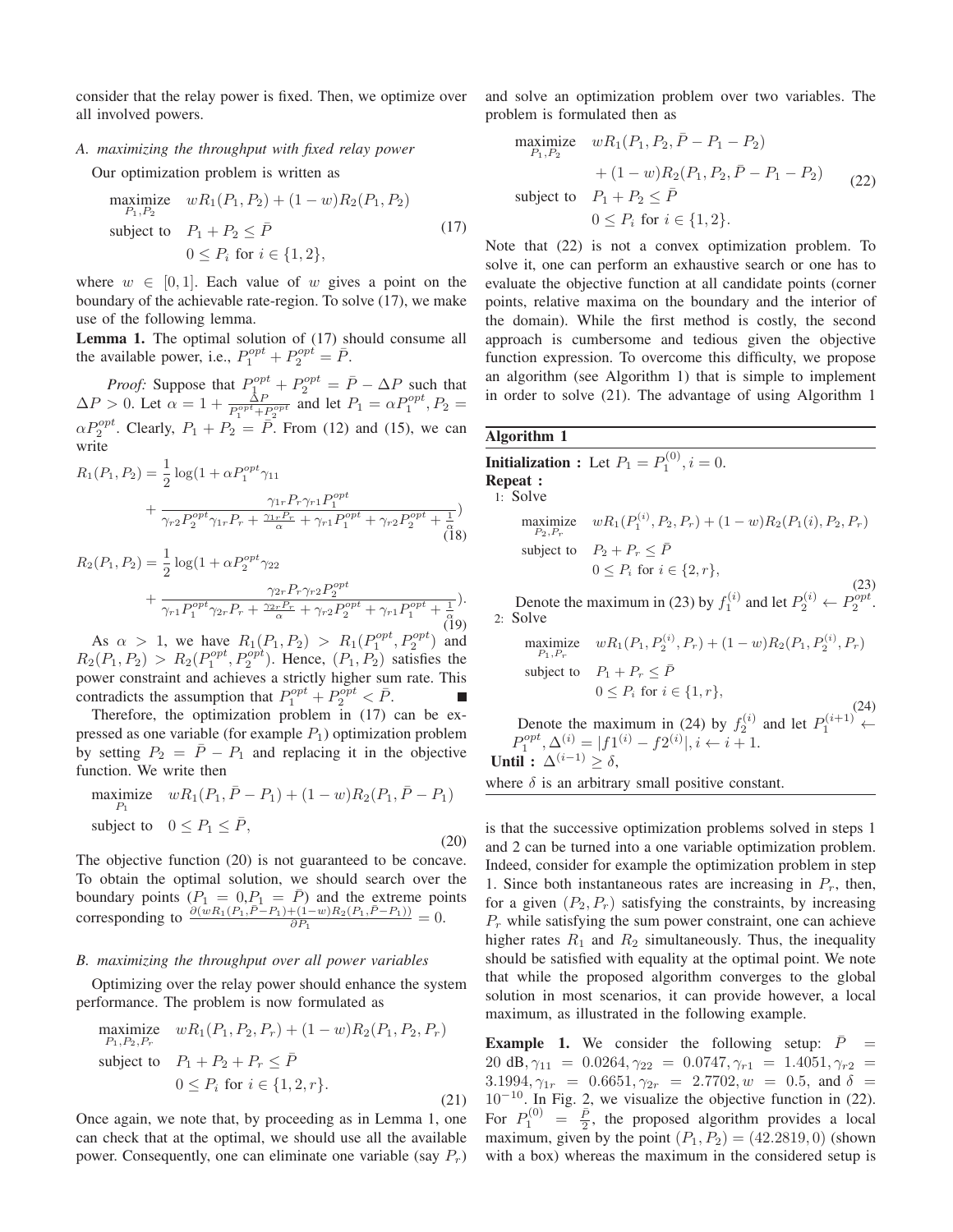

Fig. 2. Weighted sum rate over the feasible region



Fig. 3. Achievable rate region

given by  $(P_1, P_2) = (0, 49.5)$  (shown with a circle).

**Example 2.** We consider Rayleigh fading such that  $\Omega_{i,j} = 2$ for all  $(i, j)$ . The total power budget is set to  $\overline{P} = 20$  dB. We let the parameter  $w$  sweep the axis [0, 1]. We plot the achievability region resulting from the optimization problems (17) and (21). To solve (17), we assume a fixed relay power  $P_r = 5$  dB. Figures 3 and 4 are obtained by averaging  $10^5$ simulations. Figure 3 shows clearly that optimizing the relay power enhances the overall throughput of the system. Figure 4 plots the relay power allocation versus  $w$ . The symmetry observed is expected given the model. More interestingly, the lowest relay power is obtained for a fair throughput objective function ( $w = 0.5$ ). The relay power increases as the parameter w becomes more biased in favor of any user.

# IV. MAXIMIZING THE SECONDARY USER ACHIEVABLE RATE

In this section, our objective is to maximize the secondary user achievable rate. The first transmitter is assumed to operate with an instantaneous peak power constraint. To maximize his achievable rate, transmitter 1 operates with full power  $P_1$ . On the other hand, we seek to maximize the instantaneous achievable rate of user 2. Note that transmitter 2 is assumed to have knowledge only of  $h_{22}$ ,  $h_{2r}$ ,  $h_{r1}$  and  $h_{r2}$ , but he is not aware of the realizations of  $h_{11}$  and  $h_{1r}$ . However, the



Fig. 4. Optimal relay power allocation

secondary transmitter is assumed to have statistical knowledge about the probability distributions of  $h_{11}$  and  $h_{1r}$ . Therefore, a power allocation should satisfy a quality of service constraint with respect to the primary user. For instance, we impose an outage probability constraint that the secondary user should satisfy. We first consider that the relay power is fixed.

*A. maximizing the secondary rate with fixed relay power*

Assuming that the relay power is fixed, we note from (15) that maximizing the secondary rate is equivalent to maximizing his transmit power  $P_2$ . Thus, we write

maximize 
$$
P_2
$$
  
\nsubject to  $0 \le P_2 \le \bar{P}_2$ ,  
\n
$$
Pr(R_1 < R_t | \gamma_{22}, \gamma_{2r}, \gamma_{r1}, \gamma_{r2}) \le \epsilon.
$$
\n(25)

The outage constraint can be expressed as

$$
P_{out,1} = \Pr(R_1 < R_t | \gamma_{22}, \gamma_{2r}, \gamma_{r1}, \gamma_{r2})
$$
\n
$$
= \Pr(\eta_{11} + \frac{\eta_{1r}\eta_{r1}/(1 + \eta_{r2})}{1 + \eta_{1r} + \eta_{r1}/(1 + \eta_{r2})} \le 2^{2R_t} - 1)
$$
\n
$$
= \Pr(\frac{\eta_{1r}\eta_{r1}/(1 + \eta_{r2})}{\eta_{1r} + 1 + \eta_{r1}/(1 + \eta_{r2})} \le 2^{2R_t} - 1 - \eta_{11}).
$$
\n(26)

We note that  $P_{out,1}$  is continuous in  $P_2$ . Moreover, from (13),  $R_1$  is strictly decreasing with respect to  $P_2$ , hence  $P_{out,1}$  is increasing with respect to  $P_2$ . Therefore,  $P_{out,1}$  is an invertible function with respect to  $P_2$ , and the outage constraint is equivalent to an upper bound constraint on  $P_2$ .

$$
P_{out,1}(P_2) \le \epsilon \Leftrightarrow P_2 \le P_{out,1}^{-1}(\epsilon). \tag{27}
$$

Details of computing  $P_{out,1}$  can be found in Appendix A. Note that for (27) to be feasible, we should have  $\epsilon \geq \epsilon_0$  where  $\epsilon_0 = P_{out,1}(P_2)|_{P_2=0}$ . Otherwise, the problem is infeasible and we set  $P_2 = 0$ . The optimization problem (25) becomes

maximize 
$$
P_2
$$
  
\nsubject to  $0 \le P_2 \le \bar{P}_2$ ,  
\n $P_2 \le P_{out,1}^{-1}(\epsilon)$ . (28)

The optimal solution is given by  $P_2^{opt} = \min(\bar{P}_2, P_{out,1}^{-1}(\epsilon)).$ 

Example 3. We consider Rayleigh fading, i.e., channel coefficients  $h_{i,j}$  are generated i.i.d.  $h_{i,j} \sim \mathcal{CN}(0, \Omega_{i,j})$ . We set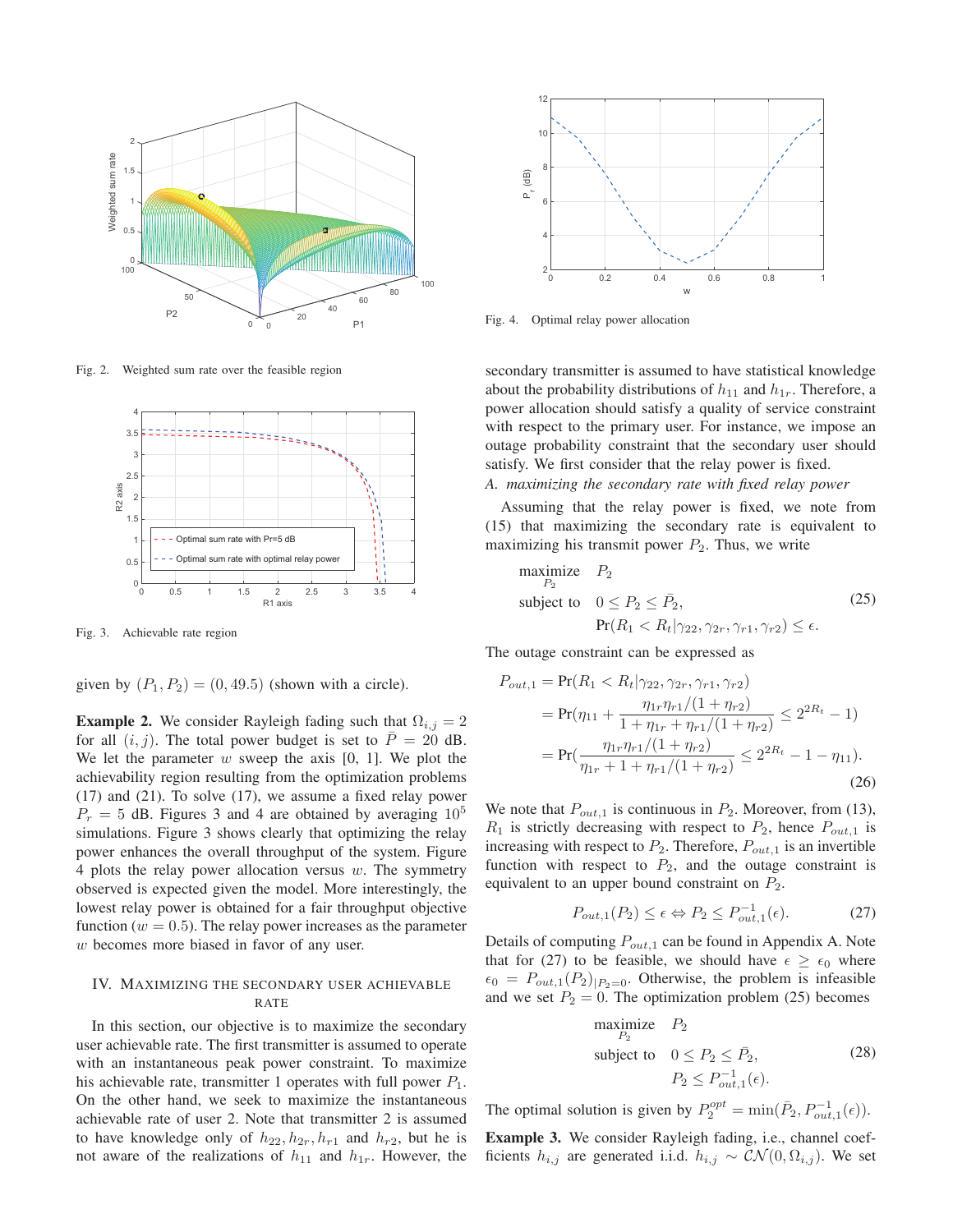

Fig. 5. Average achievable rate of User 2

 $R_t = 1$  bit/s/Hz,  $P1 = 10$  dB,  $P_2 = 3$  dB,  $P_r = 7$  dB. In Fig. 5, we plot the achievable rate of user 2 subject to the outage and peak power constraints for different values of outage upper bounds. We average the results over  $10^5$  realizations. We first plot the system performance for the case when all channel link parameters are unity, i.e.,  $\Omega_{ij} = 1$ . We then increase one link parameter one at a time while maintaining the other links to unity and study the impact of each link on the system performance, on average. Increasing  $\Omega_{r2}$  decreases the achievable rate of user 2. This is explained by the fact that increasing the value of  $\gamma_{r2}$  increases the interference power at user 1 and hence increases the outage probability. This results in decreasing the optimal transmit power of user 2, which dominates the positive impact of increasing  $\gamma_{r2}$  on the achievable rate  $R_2$ . As opposed to that, increasing the remaining links increases the achievable rate of user 2, with a different impact of each link. The maximum beneficial impact is obtained by having a stronger link  $\gamma_{11}$  as this link enhances the achievable rate of user 1 and decreases considerably the outage probability, allowing user 2 to transmit at a higher power level. While  $\gamma_{22}$  and  $\gamma_{2r}$  do not affect the outage event, they contribute to the achievable rate  $R_2$  with the impact of  $\gamma_{22}$  dominating the impact of  $\gamma_{2r}$ . Note that for the curve corresponding to  $\Omega_{2r}$ , we experience a very small increase of  $R_2$ , a higher value of  $\Omega_{2r}$  is required to observe a considerable increase.

# *B. Power control at the secondary transmitter and the relay*

In this subsection, we assume that the first transmitter is still operating with a fixed power  $P_1$ , while we now optimize the secondary user achievable rate jointly over both  $P_2$  and the relay power  $P_r$ . The optimization problem becomes

maximize 
$$
R_2(P_2, P_r)
$$
  
\nsubject to  $0 \le P_2 + P_r \le \bar{P}$ , (29)  
\n
$$
Pr(R_1 < R_t | \gamma_{22}, \gamma_{2r}, \gamma_{r1}, \gamma_{r2}) \le \epsilon.
$$

In order to solve (29), we note that the power constraint should be satisfied with equality. Otherwise, as both instantaneous rates are increasing in  $P_r$ , then, for a given  $(P_2, P_r)$  satisfying the constraints in (29), by increasing  $P_r$ , one can satisfy the outage constraint and can achieve a higher rate  $R_2$  simultaneously. Henceforth, the inequality should be satisfied with equality at the optimal point. Thus, (29) can be written as a function of  $P_2$  only as follows

$$
\begin{array}{ll}\text{maximize} & R_2(P_2, \bar{P} - P_2) \triangleq R_2^{eq}(P_2) \\ \text{subject to} & 0 \le P_2 \le \bar{P}, \\ & \qquad \qquad \Pr(R_1(P_2, \bar{P} - P_2) < R_t | \gamma_{22}, \gamma_{2r}, \gamma_{r1}, \gamma_{r2}) \le \epsilon, \\ & \qquad \qquad (30) \\ \text{such that the optimal relay power is given by } P_r^{opt} = \bar{P} - P_2^{opt} \end{array}
$$

such that the optimal relay power is given by  $P_r^{opt} = \bar{P} - P_2^{opt}$ <br>and  $P_2^{opt}$  is the solution to (30). From (36), the achievable<br>rate  $R_2$  is decreasing in  $P_2$ . Moreover,  $R_3$  is increasing in rate  $R_1$  is decreasing in  $P_2$ . Moreover,  $R_1$  is increasing in  $P_r$ , hence it is decreasing in  $\overline{P} - P_2$ . Therefore,  $R_2^{eq}(P_2)$  is decreasing in  $P_2$ . Given that the outage constraint at user 1 decreasing in  $P_2$ . Given that, the outage constraint at user 1 is equivalent to an upper bound on  $P_2$ .

$$
P_{out,1}(P_2, \bar{P} - P_2) \le \epsilon \Leftrightarrow P_2 \le P_{out,1}^{-1}(\epsilon). \tag{31}
$$

Note that in order to compute  $P_{out,1}(P_2, \bar{P}-P_2)$ , we start from (36) and evaluate the expression after replacing  $P_r = \bar{P} - P_2$ . Similarly, we note that for (31) to be feasible, we should have  $\epsilon \geq \epsilon_0$  where  $\epsilon_0 = P_{out,1}(P_2, P_r)_{|P_2=0, P_r=\bar{P}}$ . Otherwise, we set  $P_2 = 0$ .

To solve (30), we first express  $R_2$  as

$$
R_2^{eq}(P_2) = \frac{1}{2}\log(1 + P_2\gamma_{22}
$$
  
+ 
$$
\frac{\gamma_{2r}(\bar{P} - P_2)\gamma_{r2}P_2}{\gamma_{r1}P_1\gamma_{2r}(\bar{P} - P_2) + \gamma_{2r}(\bar{P} - P_2) + \gamma_{r2}P_2 + \gamma_{r1}P_1 + 1}
$$
  
= 
$$
\frac{1}{2}\log(1 + P_2\gamma_{22} + \frac{\gamma_{r2}\gamma_{2r}}{1 + \eta_{r1}}\frac{(\bar{P} - P_2)P_2}{\gamma_{2r}(\bar{P} - P_2) + \frac{\gamma_{r2}}{1 + \eta_{r1}}P_2 + 1})
$$
(32)

One can check that  $R_2^{eq}(P_2)$  is concave in  $P_2$ . Indeed, let  $g(P_2) = \frac{(\bar{P}-P_2)P_2}{\gamma_{2r}(\bar{P}-P_2)+\frac{\gamma_{r2}}{1+\eta_{r1}}P_2+1}$ ,  $b = \frac{\gamma_{r2}}{1+\eta_{r1}}$ . The derivatives of the function  $g$  are given by

$$
\dot{g}(P_2) = -\frac{\bar{P} - 2P_2 + \gamma_{2r}\bar{P}^2 + \gamma_{2r}P_2^2 - bP_2^2 - 2\bar{P}\gamma_{2r}P_2}{(\bar{P}\gamma_{2r} - \gamma_{2r}P_2 + bP_2 + 1)^3}
$$

$$
\ddot{g}(P_2) = -\frac{2(\bar{P}\gamma_{2r} + 1)(\bar{P}b + 1)}{(\bar{P}\gamma_{2r} - \gamma_{2r}P_2 + bP_2 + 1)^3}.
$$
(33)

Clearly,  $\ddot{g}(P_2) \le 0$  for all  $P_2 \in [0, \overline{P}]$ . Therefore, g is concave in  $P_2$  and hence  $R_2^{eq}(P_2)$  is also concave in  $P_2$ . Thus, to solve (30), we first solve  $\frac{dR_2^{eq}}{dP_2}(P_2) = 0$  or equivalently we solve the second order polynomial equation given by  $\infty \rightarrow$ solve the second order polynomial equation given by  $\gamma_{22}$  +  $\gamma_{2r}b \dot{g}(P_2)=0$ . If the last equation possesses a solution in [0, min( $\overline{P}$ ,  $P_{out,1}^{-1}(\epsilon)$ ], then it will be the optimal solution to (30). Otherwise  $P^{opt} = \min(\overline{P}, P^{-1}(\epsilon))$ (30). Otherwise,  $P_2^{opt} = \min(\bar{P}, P_{out,1}^{-1}(\epsilon)).$ 

**Example 4.** We consider the setup given by  $\overline{P} = 10$  dB,  $P_1 =$ 10 dB, and  $R_t = 1$  bit/s/Hz. We consider Rayleigh-fading such that  $h_{ii} \sim \mathcal{CN}(0, 1), i \in \{1, 2\}$  and  $h_{ij} \sim \mathcal{CN}(0, 3), i \neq j$ . For each channels' realization, we compute the optimal power allocation solution of (29) and then we average over  $10<sup>5</sup>$ realizations. For comparison, for each channel link parameters, we consider the situation in which the relay power is fixed and set to  $P_r = 5$  dB. We plot the optimal rate  $R_2$  under this setup as the solution to (25) with the same power budget, i.e.,  $\overline{P}_2 = \overline{P} - P_r = 5$  dB. We plot the result in Fig. 6 for different values of the outage constraint. Figure 6 shows the